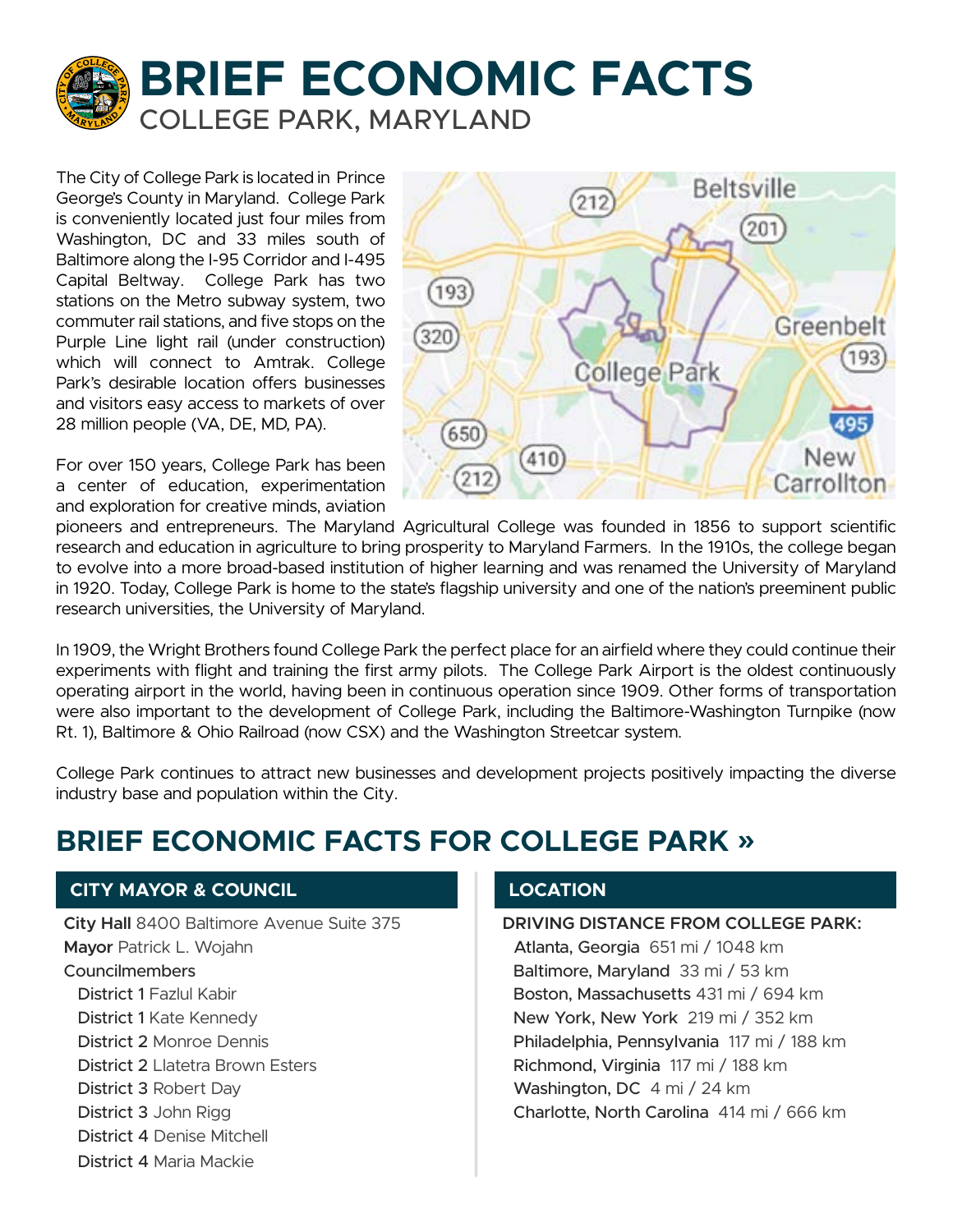# **BRIEF ECONOMIC FACTS »** COLLEGE PARK, MD

## **POPULATION**

|                    | <b>PRINCE GEORGE'S</b><br><b>COUNTY</b> | <b>COLLEGE PARK</b> | <b>MARYLAND</b> |  |
|--------------------|-----------------------------------------|---------------------|-----------------|--|
| 2000               | 802.745                                 | 24.657              | 5.296.486       |  |
| 2010               | 863.747                                 | 30.397              | 5,773,552       |  |
| 2020               | 909.327                                 | 32,163              | 6,177,224       |  |
| Source: census.gov |                                         |                     |                 |  |

## **MEDIAN HOUSEHOLD INCOME**

|                                                                                     | <b>PRINCE GEORGE'S</b><br><b>COUNTY</b> | <b>COLLEGE PARK</b> | <b>MARYLAND</b> |
|-------------------------------------------------------------------------------------|-----------------------------------------|---------------------|-----------------|
| 2010                                                                                | \$70.019                                | \$56,736            | \$64,201        |
| 2020                                                                                | \$84,290                                | \$66,679            | \$84,805        |
| Sources: consus any/americancommunitysury/overal/ographicato?010; msa mary/and any: |                                         |                     |                 |

*Sources: census.gov/americancommunitysurveyoneyearestimate2010; msa.maryland.gov; www.usa.com/college-park-md-income-and-careers.htm*

# **COLLEGE PARK AT-A-GLANCE**

Households 7,407 Median Owner-Occupied Housing \$330,000 Person per Household 2.87 Median Gross Rent \$1,528 High School Graduate/Higher 85.9% Bachelor's Degree/Higher 49.3% *Source: census.gov*

Unemployment Rate 6.8% Unemployment 969.0 Employed 13,195 Labor Force 14,164 *Source: dllr.state.md.us, Statistical Data – March 2021*

## **REAL PROPERTY TAX RATE**

0.3131 per \$100 0.838 per \$100 *based on State Annual Reports Source: City of College Park Operating Budget & CIP FY 2022*

## **COMMERCIAL BUSINESS DISTRICTS**

Berwyn Neighborhood Hollywood Neighborhood Downtown Baltimore Avenue Uptown (IKEA area)

## **UTILITIES**

PEPCO Electric Company Washington Gas Gas Company Washington Suburban Sanitation Commission (WSSC) Water Supplier

### **MAJOR EMPLOYERS - COLLEGE PARK**

University of Maryland, College Park University Maryland Global Campus National Oceanic & Atmospheric Administration (NOAA) Food and Drug Administration The National Archives Ikea The Hotel at the University of Maryland Home Depot American Center for Physics

### **TRANSPORTATION**

#### **RAIL/TRAIN:**

Shuttle-UM UMD Shuttle Service WMATA Metrorail Washington Metropolitan Area Transit Authority MARC Train

#### **AIRPORTS:**

Baltimore/Washington International Thurgood Marshall (BWI) Ronald Reagan National Airport (DCA) Dulles International (IAD) College Park Airport 1909 Corporal Frank Scott Drive

## **PUBLIC SCHOOLS & COLLEGES**

College Park Academy (Charter) Riverdale, MD Paint Branch Elementary 5101 Pierce Ave. Hollywood Elementary 9811 49th Ave. Berwyn Heights Elementary Berwyn Heights, MD Cherokee Lane Elementary Adelphi, MD University Park Elementary University Park, MD Hyattsville Middle Hyattsville, MD Greenbelt Middle Greenbelt, MD High Point High Beltsville, MD Eleanor Roosevelt High (Magnet) Greenbelt, MD Northwestern High Hyattsville, MD Parkdale High School Riverdale, MD

University of Maryland, College Park University of Maryland Global Campus